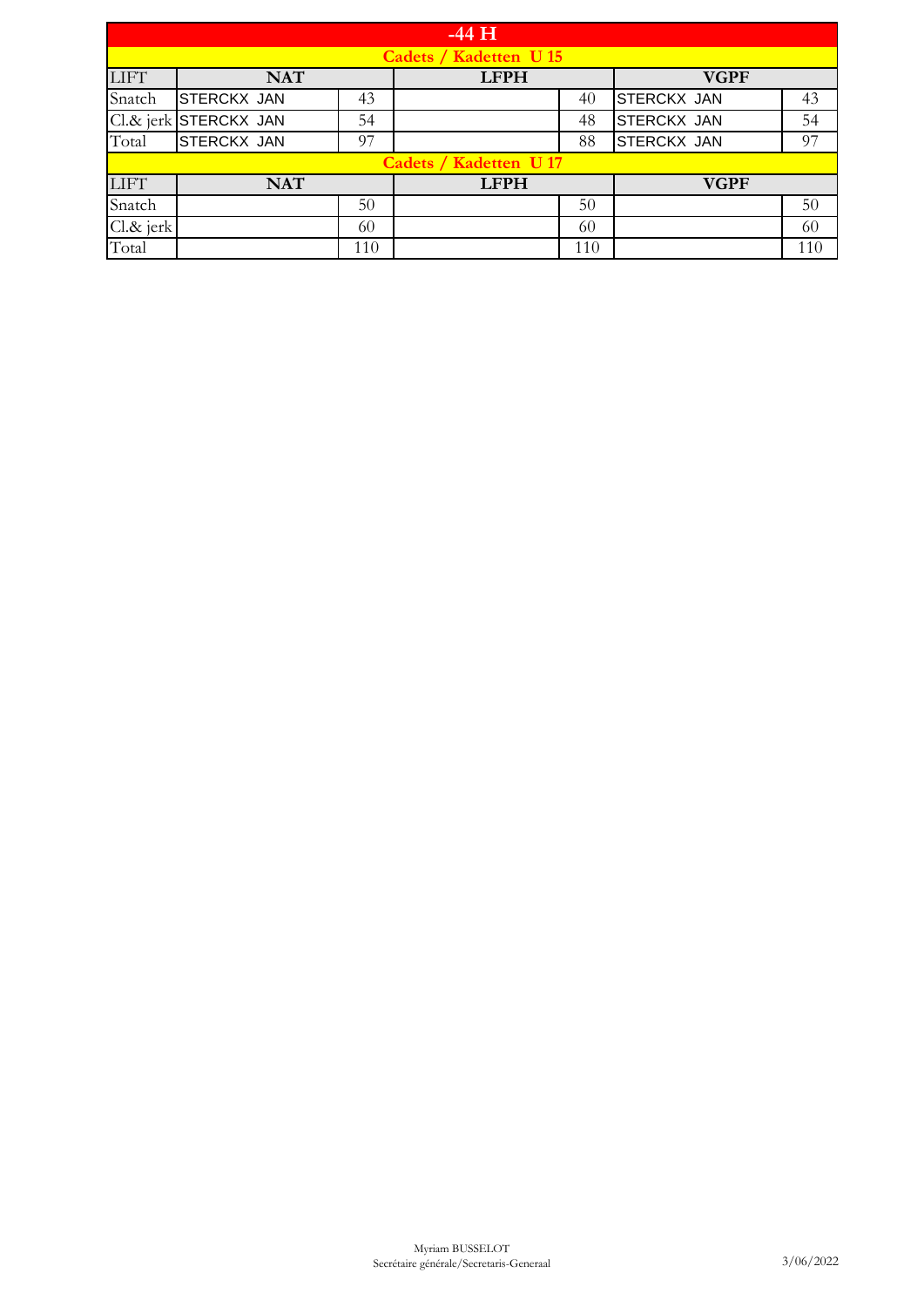|             |                        |     | $-49$ H                |     |             |     |  |  |
|-------------|------------------------|-----|------------------------|-----|-------------|-----|--|--|
|             | Cadets / Kadetten U 15 |     |                        |     |             |     |  |  |
| <b>LIFT</b> | <b>NAT</b>             |     | <b>LFPH</b>            |     | <b>VGPF</b> |     |  |  |
| Snatch      | <b>STERCKX JAN</b>     | 45  |                        | 44  | STERCKX JAN | 45  |  |  |
|             | Cl.& jerk STERCKX JAN  | 61  |                        | 53  | STERCKX JAN | 61  |  |  |
| Total       | <b>STERCKX JAN</b>     | 106 |                        | 97  | STERCKX JAN | 106 |  |  |
|             |                        |     | Cadets / Kadetten U 17 |     |             |     |  |  |
| <b>LIFT</b> | <b>NAT</b>             |     | <b>LFPH</b>            |     | <b>VGPF</b> |     |  |  |
| Snatch      |                        | 54  |                        | 54  |             | 54  |  |  |
| Cl.& jerk   |                        | 66  |                        | 66  |             | 66  |  |  |
| Total       |                        | 120 |                        | 120 |             | 120 |  |  |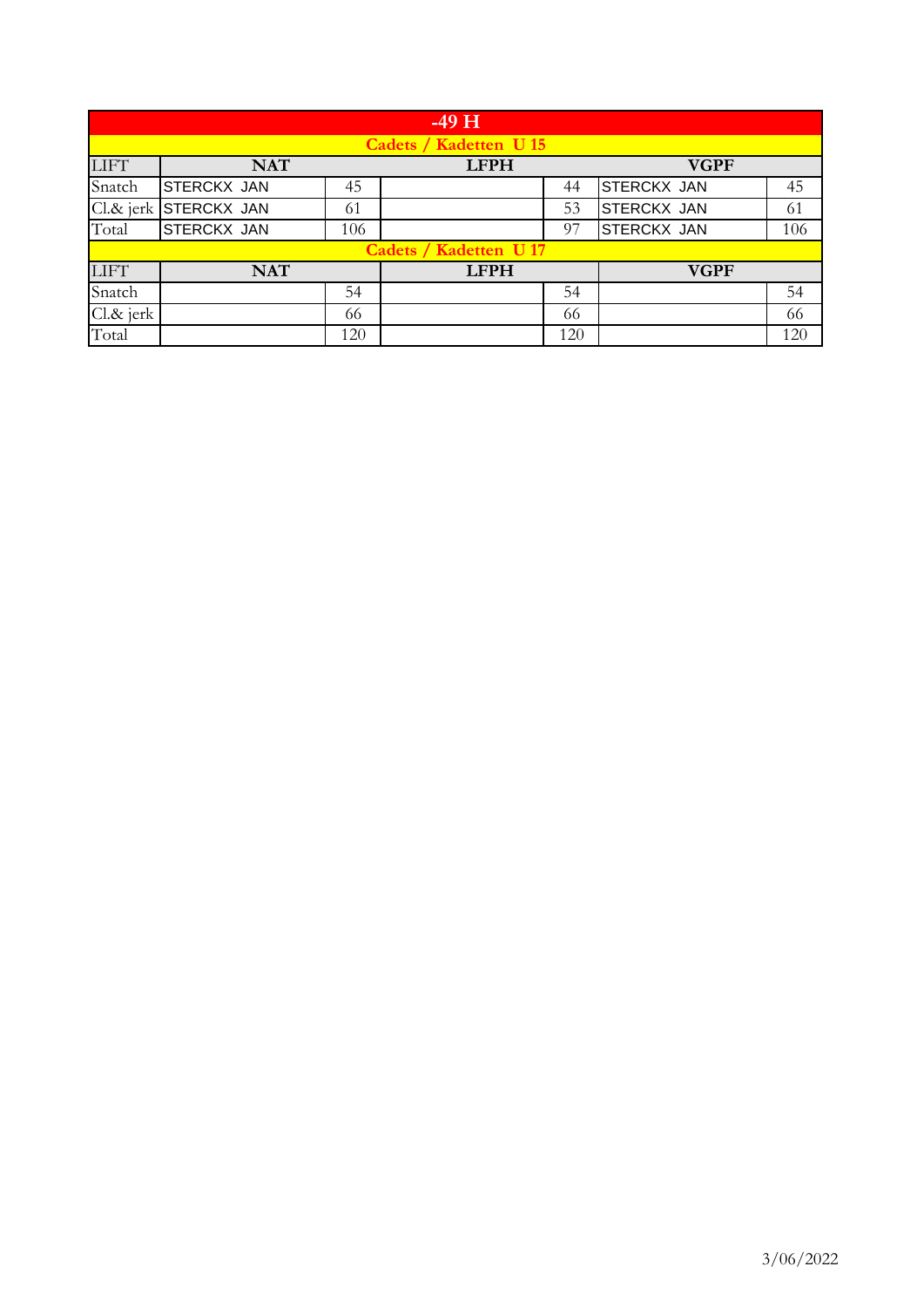|                                       |                       |                 | $-55H$                              |                           |
|---------------------------------------|-----------------------|-----------------|-------------------------------------|---------------------------|
|                                       |                       |                 | Cadets / Kadetten U 15              |                           |
| <b>LIFT</b>                           | <b>NAT</b>            |                 | <b>LFPH</b>                         | <b>VGPF</b>               |
| Snatch                                | <b>STERCKX JAN</b>    | 66              | 48                                  | <b>STERCKX JAN</b><br>66  |
|                                       | Cl.& jerk STERCKX JAN | 81              | 58                                  | <b>STERCKX JAN</b><br>81  |
| Total                                 | <b>STERCKX JAN</b>    | 147             | 106                                 | <b>STERCKX JAN</b><br>147 |
|                                       |                       |                 | <b>Cadets / Kadetten U 17</b>       |                           |
| <b>LIFT</b>                           | <b>NAT</b>            |                 | <b>LFPH</b>                         | <b>VGPF</b>               |
| Snatch                                | <b>STERCKX JAN</b>    | 66              | 59                                  | <b>STERCKX JAN</b><br>66  |
|                                       | Cl.& jerk STERCKX JAN | 81              | 73                                  | 81<br><b>STERCKX JAN</b>  |
| Total                                 | STERCKX JAN           | 147             | 132<br>Juniors U 20                 | <b>STERCKX JAN</b><br>147 |
| <b>LIFT</b>                           | <b>NAT</b>            |                 | <b>LFPH</b>                         | <b>VGPF</b>               |
| Snatch                                |                       | 71              | 71                                  | 71                        |
| Cl.& jerk                             |                       | 87              | 87                                  | 87                        |
| Total                                 |                       | 158             | 158                                 | 158                       |
|                                       |                       |                 | <b>Seniors</b>                      |                           |
| <b>LIFT</b>                           | <b>NAT</b>            |                 | <b>LFPH</b>                         | <b>VGPF</b>               |
| Snatch                                |                       | 83              | 83                                  | 83                        |
| Cl.& jerk                             |                       | 101             | 101                                 | 101                       |
| Total                                 |                       | 184             | 184                                 | 184                       |
|                                       |                       |                 | <b>Masters 35/39</b>                |                           |
| <b>LIFT</b>                           | <b>NAT</b>            |                 | <b>LFPH</b>                         | <b>VGPF</b>               |
| Snatch                                |                       | 61              | 61                                  | 61                        |
| Cl.& jerk                             |                       | $\overline{74}$ | $\overline{74}$                     | 74                        |
| Total                                 |                       | 135             | 135<br><b>Masters 40/44</b>         | 135                       |
| <b>LIFT</b>                           | <b>NAT</b>            |                 | <b>LFPH</b>                         | <b>VGPF</b>               |
| Snatch                                |                       | 58              | 58                                  | 58                        |
| Cl.& jerk                             |                       | $\overline{70}$ | 70                                  | 70                        |
| Total                                 |                       | 128             | 128                                 | 128                       |
|                                       |                       |                 | <b>Masters 45/49</b>                |                           |
| <b>LIFT</b>                           | <b>NAT</b>            |                 | <b>LFPH</b>                         | <b>VGPF</b>               |
| Snatch                                |                       | 54              | 54                                  | 54                        |
| $\overline{\text{Cl.} \text{&}}$ jerk |                       | 66              | 66                                  | 66                        |
| Total                                 |                       | 120             | 120                                 | 120                       |
| <b>LIFT</b>                           | <b>NAT</b>            |                 | <b>Masters 50/54</b><br><b>LFPH</b> | <b>VGPF</b>               |
| Snatch                                |                       | 51              | 51                                  | 51                        |
| Cl.& jerk                             |                       | 62              | 62                                  | 62                        |
| Total                                 |                       | 113             | 113                                 | 113                       |
|                                       |                       |                 | <b>Masters 55/59</b>                |                           |
| <b>LIFT</b>                           | <b>NAT</b>            |                 | <b>LFPH</b>                         | <b>VGPF</b>               |
| Snatch                                |                       | 47              | 47                                  | 47                        |
| Cl.& jerk                             |                       | 58              | 58                                  | 58                        |
| Total                                 |                       | 105             | 105                                 | 105                       |
|                                       |                       |                 | <b>Masters 60/64</b>                |                           |
| ${\rm LIFT}$                          | <b>NAT</b>            |                 | <b>LFPH</b>                         | <b>VGPF</b>               |
| Snatch                                |                       | 43<br>53        | 43<br>53                            | 43<br>53                  |
| Cl.& jerk<br>Total                    |                       | 96              | 96                                  | 96                        |
|                                       |                       |                 | Masters 65/69                       |                           |
| <b>LIFT</b>                           | <b>NAT</b>            |                 | <b>LFPH</b>                         | <b>VGPF</b>               |
| Snatch                                |                       | 39              | 39                                  | 39                        |
| Cl.& jerk                             |                       | 48              | 48                                  | 48                        |
| Total                                 |                       | 87              | 87                                  | 87                        |
|                                       |                       |                 | <b>Masters 70/74</b>                |                           |
| <b>LIFT</b>                           | <b>NAT</b>            |                 | <b>LFPH</b>                         | <b>VGPF</b>               |
| Snatch                                |                       | 35<br>43        | 35<br>43                            | 35<br>43                  |
| Cl.& jerk<br>Total                    |                       | 78              | 78                                  |                           |
|                                       |                       |                 |                                     | $\frac{78}{3/06/2022}$    |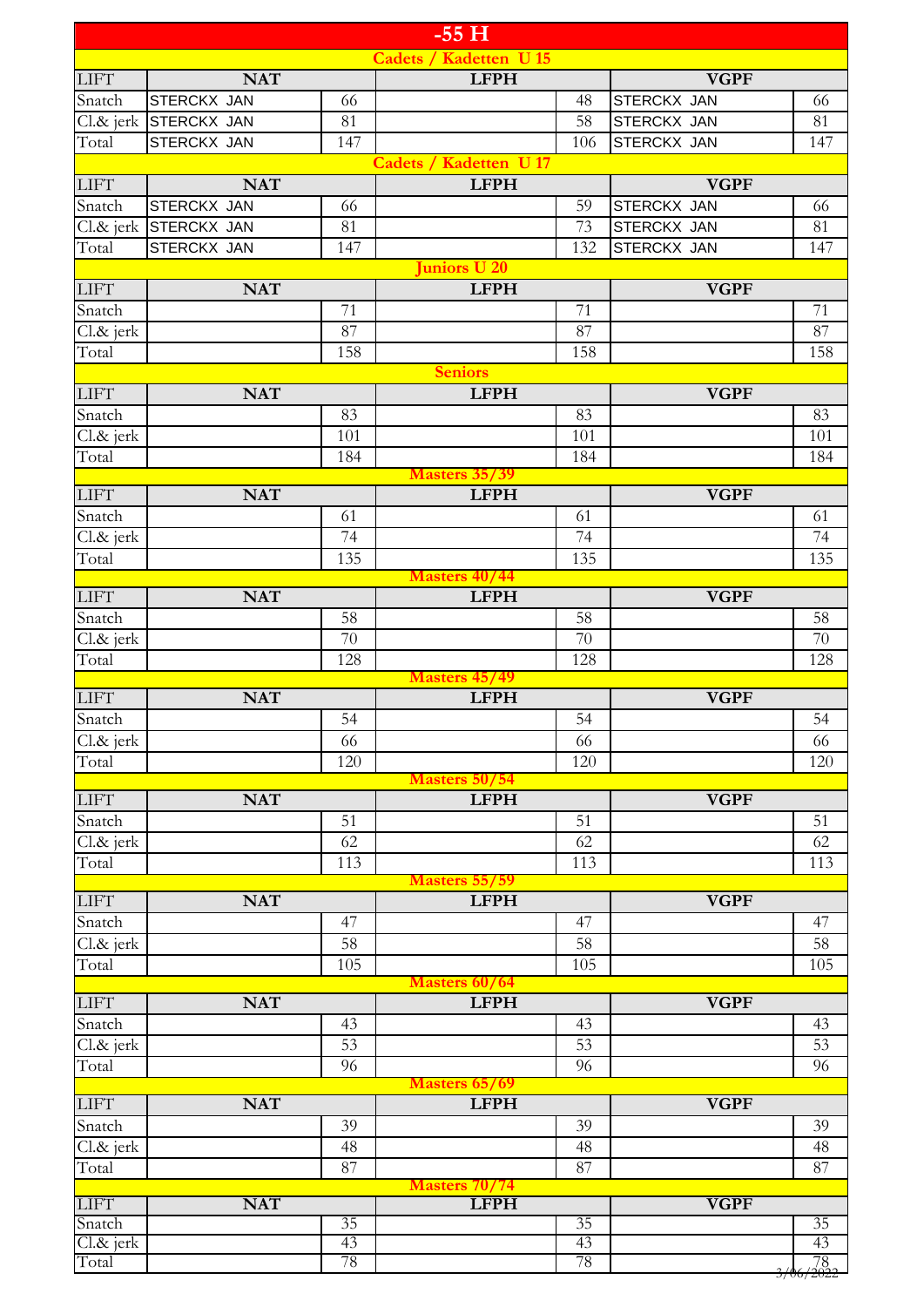|                        |                                    |          | $-61$ H                                      |                 |                    |          |
|------------------------|------------------------------------|----------|----------------------------------------------|-----------------|--------------------|----------|
|                        |                                    |          | <b>Cadets / Kadetten U 15</b>                |                 |                    |          |
| <b>LIFT</b>            | <b>NAT</b>                         |          | <b>LFPH</b>                                  |                 | <b>VGPF</b>        |          |
| Snatch                 | <b>STERCKX JAN</b>                 | 71       |                                              | 52              | <b>STERCKX JAN</b> | 71       |
| $Cl.\&$ jerk           | <b>STERCKX JAN</b>                 | 93       | HENROTTE GUILLAUME                           | 67              | <b>STERCKX JAN</b> | 93       |
| Total                  | STERCKX JAN                        | 164      | HENROTTE GUILLAUME                           | 117             | <b>STERCKX JAN</b> | 164      |
| ${\rm LIFT}$           | <b>NAT</b>                         |          | <b>Cadets / Kadetten U 17</b><br><b>LFPH</b> |                 | <b>VGPF</b>        |          |
| Snatch                 | STERCKX JAN                        | 71       |                                              | 64              | <b>STERCKX JAN</b> | 71       |
| Cl.& jerk              | <b>STERCKX JAN</b>                 | 93       |                                              | 78              | <b>STERCKX JAN</b> | 93       |
| Total                  | STERCKX JAN                        | 164      |                                              | 142             | <b>STERCKX JAN</b> | 164      |
|                        |                                    |          | uniors U 20                                  |                 |                    |          |
| <b>LIFT</b>            | <b>NAT</b>                         |          | <b>LFPH</b>                                  |                 | <b>VGPF</b>        |          |
| Snatch                 |                                    | 77       |                                              | 77              |                    | 77       |
| Cl.& jerk              | STERCKX JAN                        | 93       |                                              | 93              | STERCKX JAN        | 93       |
| Total                  |                                    | 170      |                                              | 170             |                    | 170      |
|                        |                                    |          | <b>Seniors</b>                               |                 |                    |          |
| <b>LIFT</b>            | <b>NAT</b>                         |          | <b>LFPH</b>                                  |                 | <b>VGPF</b>        |          |
| Snatch                 | VAN BEEK JENS                      | 90       |                                              | 89              | VAN BEEK JENS      | 90       |
| $Cl.\&$ jerk           | VAN BEEK JENS                      | 113      |                                              | 109             | VAN BEEK JENS      | 113      |
| Total                  | VAN BEEK JENS                      | 203      | <b>Masters 35/39</b>                         | 198             | VAN BEEK JENS      | 203      |
| ${\rm LIFT}$           | <b>NAT</b>                         |          | <b>LFPH</b>                                  |                 | <b>VGPF</b>        |          |
| Snatch                 |                                    | 66       |                                              | 66              |                    | 66       |
| Cl.& jerk              |                                    | 80       |                                              | 80              |                    | 80       |
| Total                  |                                    | 146      |                                              | 146             |                    | 146      |
|                        |                                    |          | <b>Masters 40/44</b>                         |                 |                    |          |
| <b>LIFT</b>            | <b>NAT</b>                         |          | <b>LFPH</b>                                  |                 | <b>VGPF</b>        |          |
| Snatch                 |                                    | 62       |                                              | 62              |                    | 62       |
| Cl.& jerk              |                                    | 76       |                                              | 76              |                    | 76       |
| Total                  |                                    | 138      |                                              | 138             |                    | 138      |
| <b>LIFT</b>            | <b>NAT</b>                         |          | Masters 45/49<br><b>LFPH</b>                 |                 | <b>VGPF</b>        |          |
| Snatch                 | FERRARI<br><b>JEAN PAUL</b>        | 61       | <b>JEAN PAUL</b><br><b>FERRARI</b>           | 61              |                    | 59       |
|                        | Cl.& jerk FERRARI JEAN PAUL        | 80       | FERRARI JEAN PAUL                            | $\overline{80}$ |                    | 71       |
| Total                  | FERRARI JEAN PAUL                  | 141      | FERRARI JEAN PAUL                            | 141             |                    | 130      |
|                        |                                    |          | <b>Masters 50/54</b>                         |                 |                    |          |
| <b>LIFT</b>            | <b>NAT</b>                         |          | <b>LFPH</b>                                  |                 | <b>VGPF</b>        |          |
| Snatch                 | <b>JEAN PAUL</b><br>FERRARI        | 63       | <b>FERRARI</b><br><b>JEAN PAUL</b>           | 63              |                    | 55       |
| $Cl.\&$ jerk           | <b>FERRARI</b><br><b>JEAN PAUL</b> | 82       | <b>JEAN PAUL</b><br><b>FERRARI</b>           | 82              |                    | 67       |
| Total                  | FERRARI<br><b>JEAN PAUL</b>        | 145      | FERRARI JEAN PAUL                            | 145             |                    | 122      |
|                        |                                    |          | <b>Masters 55/59</b>                         |                 |                    |          |
| <b>LIFT</b>            | <b>NAT</b>                         |          | <b>LFPH</b>                                  |                 | <b>VGPF</b>        |          |
| Snatch<br>$Cl.8c$ jerk |                                    | 51<br>62 |                                              | 51<br>62        |                    | 51<br>62 |
| Total                  |                                    | 113      |                                              | 113             |                    | 113      |
|                        |                                    |          | Masters 60/64                                |                 |                    |          |
| ${\rm LIFT}$           | <b>NAT</b>                         |          | <b>LFPH</b>                                  |                 | <b>VGPF</b>        |          |
| Snatch                 |                                    | 46       |                                              | 46              |                    | 46       |
| $Cl.\&$ jerk           |                                    | 57       |                                              | 57              |                    | 57       |
| Total                  |                                    | 103      |                                              | 103             |                    | 103      |
|                        |                                    |          | Masters 65/69                                |                 |                    |          |
| <b>LIFT</b>            | <b>NAT</b>                         |          | <b>LFPH</b>                                  |                 | <b>VGPF</b>        |          |
| Snatch                 |                                    | 42       |                                              | 42              |                    | 42       |
| Cl.& jerk              |                                    | 52       |                                              | 52              |                    | 52       |
| Total                  |                                    | 94       | <b>Masters 70/74</b>                         | 94              |                    | 94       |
| <b>LIFT</b>            | <b>NAT</b>                         |          | <b>LFPH</b>                                  |                 | <b>VGPF</b>        |          |
| Snatch                 |                                    | 38       |                                              | 38              |                    | 38       |
| Cl.& jerk              |                                    | 46       |                                              | 46              |                    | 46       |
| Total                  |                                    | 84       |                                              | 84              |                    | 84       |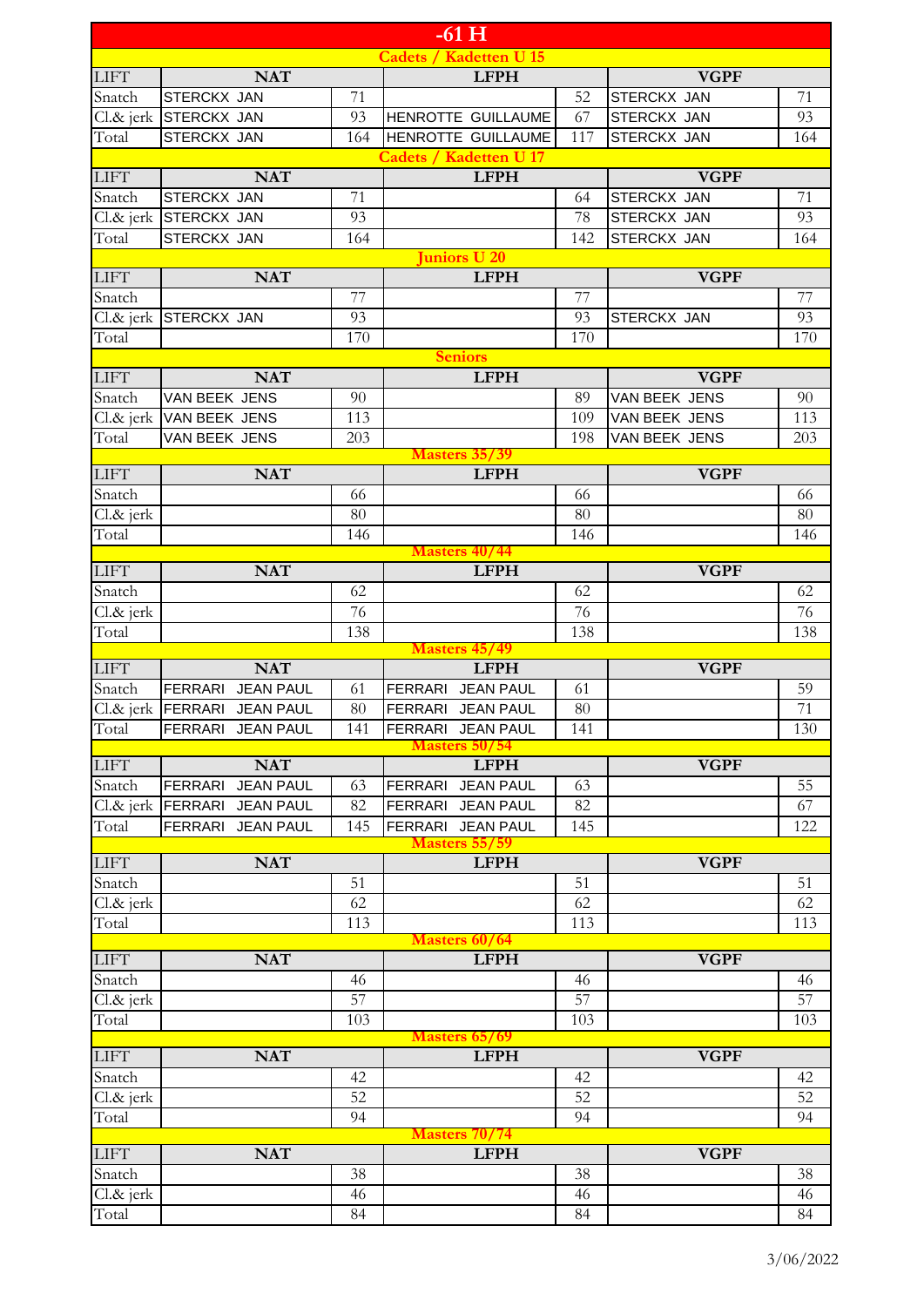|                    |                           |          | $-67$ H                       |          |                      |           |
|--------------------|---------------------------|----------|-------------------------------|----------|----------------------|-----------|
|                    |                           |          | <b>Cadets / Kadetten U 15</b> |          |                      |           |
| LIFT               | <b>NAT</b>                |          | <b>LFPH</b>                   |          | <b>VGPF</b>          |           |
| Snatch             | HENROTTE GUILLAUME        | 70       | <b>HENROTTE GUILLAUME</b>     | 70       | <b>DIERICKX TIBO</b> | 60        |
| $Cl.\&$ jerk       | <b>HENROTTE GUILLAUME</b> | 89       | HENROTTE GUILLAUME            | 89       | <b>DIERICKX TIBO</b> | 76        |
| Total              | <b>HENROTTE GUILLAUME</b> | 157      | <b>HENROTTE GUILLAUME</b>     | 157      | <b>DIERICKX TIBO</b> | 136       |
|                    |                           |          | <b>Cadets / Kadetten U 17</b> |          |                      |           |
| <b>LIFT</b>        | <b>NAT</b>                |          | <b>LFPH</b>                   |          | <b>VGPF</b>          |           |
| Snatch             | AYDOGAN ATTILA            | 92       | AYDOGAN ATTILA                | 92       |                      | 68        |
|                    | Cl.& jerk AYDOGAN ATTILA  | 107      | AYDOGAN ATTILA                | 107      |                      | 83<br>151 |
| Total              | AYDOGAN ATTILA            | 197      | AYDOGAN ATTILA<br>uniors U 20 | 197      |                      |           |
| <b>LIFT</b>        | <b>NAT</b>                |          | <b>LFPH</b>                   |          | <b>VGPF</b>          |           |
| Snatch             | AYDOGAN ATTILA            | 92       | AYDOGAN ATTILA                | 92       |                      | 81        |
|                    | Cl.& jerk AYDOGAN ATTILA  | 107      | AYDOGAN ATTILA                | 107      | VANDEWEGHE WOUT      | 100       |
| Total              | AYDOGAN ATTILA            | 197      | AYDOGAN ATTILA                | 197      |                      | 181       |
|                    |                           |          | <b>Seniors</b>                |          |                      |           |
| <b>LIFT</b>        | <b>NAT</b>                |          | <b>LFPH</b>                   |          | <b>VGPF</b>          |           |
| Snatch             | <b>GOEGEBUER TOM</b>      | 104      |                               | 95       | <b>GOEGEBUER TOM</b> | 104       |
| $Cl.\&$ jerk       | <b>GOEGEBUER TOM</b>      | 127      |                               | 116      | <b>GOEGEBUER TOM</b> | 127       |
| Total              | <b>GOEGEBUER TOM</b>      | 230      |                               | 211      | <b>GOEGEBUER TOM</b> | 230       |
|                    |                           |          | <b>Masters 35/39</b>          |          |                      |           |
| <b>LIFT</b>        | <b>NAT</b>                |          | <b>LFPH</b>                   |          | <b>VGPF</b>          |           |
| Snatch             | <b>WEGH DEXTER</b>        | 91       |                               | 70       | WEGH DEXTER          | 91        |
|                    | Cl.& jerk WEGH DEXTER     | 109      |                               | 85       | WEGH DEXTER          | 109       |
| Total              | <b>WEGH DEXTER</b>        | 197      | Masters 40/44                 | 155      | <b>WEGH DEXTER</b>   | 197       |
| ${\rm LIFT}$       | <b>NAT</b>                |          | <b>LFPH</b>                   |          | <b>VGPF</b>          |           |
| Snatch             | <b>GOEGEBUER TOM</b>      | 104      |                               | 66       | <b>GOEGEBUER TOM</b> | 104       |
| Cl.& jerk          | <b>GOEGEBUER TOM</b>      | 127      |                               | 80       | <b>GOEGEBUER TOM</b> | 127       |
| Total              | <b>GOEGEBUER TOM</b>      | 230      |                               | 146      | <b>GOEGEBUER TOM</b> | 230       |
|                    |                           |          | <b>Masters 45/49</b>          |          |                      |           |
| <b>LIFT</b>        | <b>NAT</b>                |          | <b>LFPH</b>                   |          | <b>VGPF</b>          |           |
| Snatch             | <b>GOEGEBUER TOM</b>      | 95       |                               | 62       | <b>GOEGEBUER TOM</b> | 95        |
| Cl.& jerk          | <b>GOEGEBUER TOM</b>      | 115      |                               | 76       | <b>GOEGEBUER TOM</b> | 115       |
| Total              | GOEGEBUER TOM             | 210      |                               | 138      | GOEGEBUER TOM        | 210       |
|                    |                           |          | Masters 50/54                 |          |                      |           |
| <b>LIFT</b>        | <b>NAT</b>                |          | <b>LFPH</b>                   |          | <b>VGPF</b>          |           |
| Snatch             |                           | 59<br>71 |                               | 59<br>71 |                      | 59<br>71  |
| Cl.& jerk<br>Total |                           | 130      |                               | 130      |                      | 130       |
|                    |                           |          | <b>Masters 55/59</b>          |          |                      |           |
| <b>LIFT</b>        | <b>NAT</b>                |          | <b>LFPH</b>                   |          | <b>VGPF</b>          |           |
| Snatch             |                           | 54       |                               | 54       |                      | 54        |
| Cl.& jerk          |                           | 66       |                               | 66       |                      | 66        |
| Total              |                           | 120      |                               | 120      |                      | 120       |
|                    |                           |          | Masters 60/64                 |          |                      |           |
| <b>LIFT</b>        | <b>NAT</b>                |          | <b>LFPH</b>                   |          | <b>VGPF</b>          |           |
| Snatch             |                           | 50       |                               | 50       |                      | 50        |
| Cl.& jerk          |                           | 60       |                               | 60       |                      | 60        |
| Total              |                           | 110      |                               | 110      |                      | 110       |
| <b>LIFT</b>        | <b>NAT</b>                |          | Masters 65/69<br><b>LFPH</b>  |          | <b>VGPF</b>          |           |
| Snatch             |                           | 45       |                               | 45       |                      | 45        |
| Cl.& jerk          |                           | 55       |                               | 55       |                      | 55        |
| Total              |                           | 100      |                               | 100      |                      | 100       |
|                    |                           |          | Masters 70/74                 |          |                      |           |
| <b>LIFT</b>        | <b>NAT</b>                |          | <b>LFPH</b>                   |          | <b>VGPF</b>          |           |
| Snatch             |                           | 40       |                               | 40       |                      | 40        |
| Cl.& jerk          |                           | 49       |                               | 49       |                      | 49        |
| Total              |                           | 89       |                               | 89       |                      | 89        |
|                    |                           |          | <b>Masters 75/79</b>          |          |                      |           |
| <b>LIFT</b>        | <b>NAT</b>                |          | <b>LFPH</b>                   |          | <b>VGPF</b>          |           |
| Snatch             |                           | 36       |                               | 36       |                      | 36        |
| Cl.& jerk          |                           | 43       |                               | 43       |                      | 43        |
| Total              |                           | 79       |                               | 79       |                      | 79        |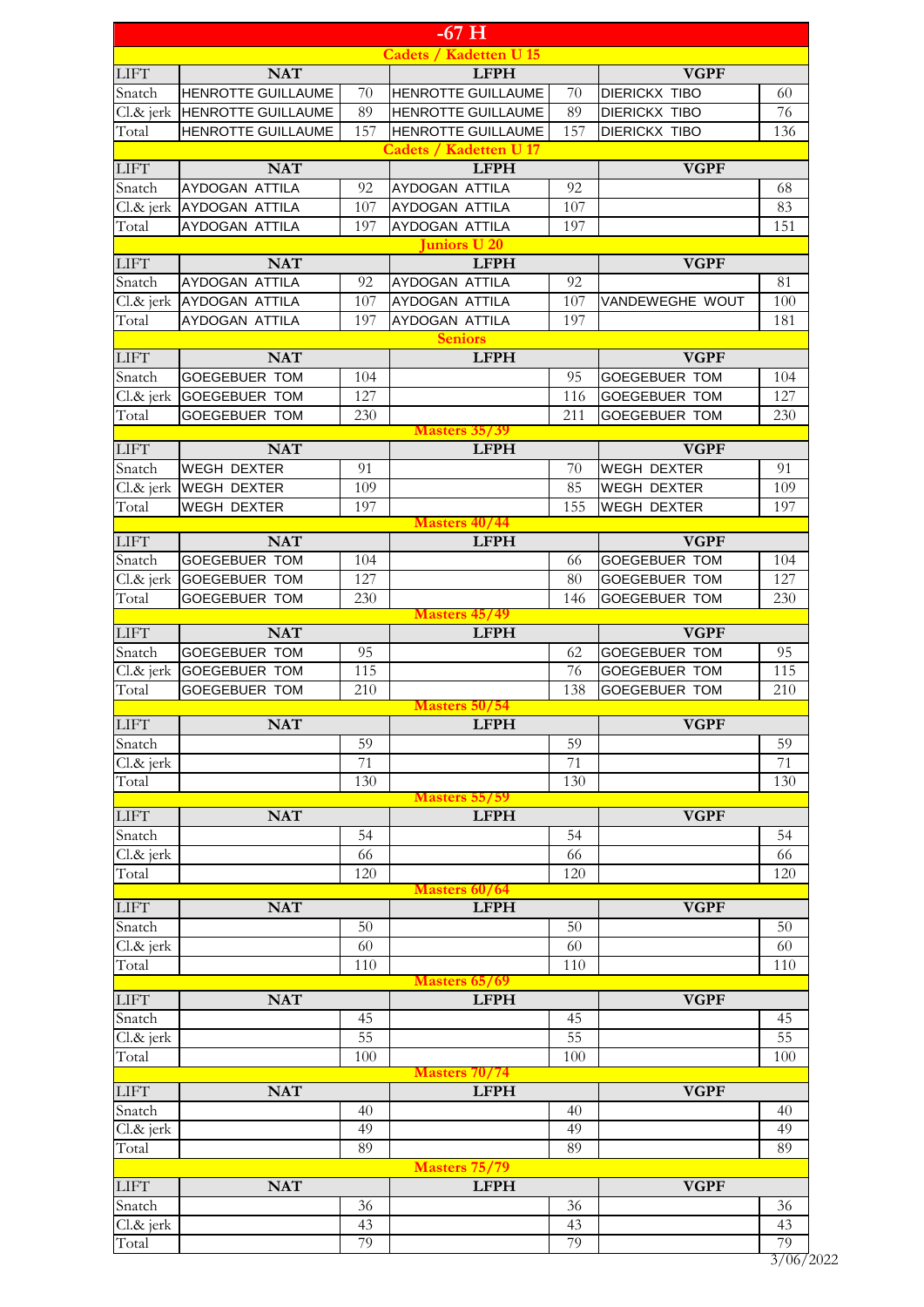|                                                                                   |                           |     | $-73\,\mathrm{H}$             |     |                       |     |
|-----------------------------------------------------------------------------------|---------------------------|-----|-------------------------------|-----|-----------------------|-----|
|                                                                                   |                           |     | <b>Cadets / Kadetten U 15</b> |     |                       |     |
| <b>LIFT</b>                                                                       | <b>NAT</b>                |     | <b>LFPH</b>                   |     | <b>VGPF</b>           |     |
| Snatch                                                                            | <b>DIERICKX TIBO</b>      | 73  | AYDOGAN ATTILA                | 65  | <b>DIERICKX TIBO</b>  | 73  |
| $Cl.\&$ jerk                                                                      | <b>DIERICKX TIBO</b>      | 89  | AYDOGAN ATTILA                | 80  | <b>DIERICKX TIBO</b>  | 89  |
| Total                                                                             | <b>DIERICKX TIBO</b>      | 162 | AYDOGAN ATTILA                | 145 | <b>DIERICKX TIBO</b>  | 162 |
|                                                                                   |                           |     | <b>Cadets / Kadetten U 17</b> |     |                       |     |
| <b>LIFT</b>                                                                       | <b>NAT</b>                |     | <b>LFPH</b>                   |     | <b>VGPF</b>           |     |
| Snatch                                                                            | <b>BEREND MARIEN</b>      | 86  |                               | 72  | <b>BEREND MARIEN</b>  | 86  |
|                                                                                   | Cl.& jerk   BEREND MARIEN | 109 | HENROTTE GUILLAUME            | 90  | <b>BEREND MARIEN</b>  | 109 |
| Total                                                                             | <b>BEREND MARIEN</b>      | 192 |                               | 159 | <b>BEREND MARIEN</b>  | 192 |
|                                                                                   |                           |     | Juniors U 20                  |     |                       |     |
| <b>LIFT</b>                                                                       | <b>NAT</b>                |     | <b>LFPH</b>                   |     | <b>VGPF</b>           |     |
| Snatch                                                                            | <b>DECANCQ CAS</b>        | 86  |                               | 86  | <b>DECANCQ CAS</b>    | 86  |
|                                                                                   | Cl.& jerk DECANCQ CAS     | 112 | NOORDHOEK ERIK                | 107 | <b>DECANCQ CAS</b>    | 112 |
| Total                                                                             | DECANCQ CAS               | 198 |                               | 191 | DECANCQ CAS           | 198 |
|                                                                                   |                           |     |                               |     |                       |     |
|                                                                                   |                           |     | <b>Seniors</b>                |     |                       |     |
| <b>LIFT</b>                                                                       | <b>NAT</b>                |     | <b>LFPH</b>                   |     | <b>VGPF</b>           |     |
| Snatch                                                                            | <b>GOEGEBUER TOM</b>      | 105 | VASSALLO STEFANO              | 104 | <b>GOEGEBUER TOM</b>  | 105 |
| $Cl.\&$ jerk                                                                      | VAN AGGELPOEL IVE         | 129 | VASSALLO STEFANO              | 129 | VAN AGGELPOEL IVE     | 129 |
| Total                                                                             | VASSALLO STEFANO          | 233 | VASSALLO STEFANO              | 233 | <b>UMEGAE KENTA</b>   | 227 |
|                                                                                   |                           |     | <b>Masters 35/39</b>          |     |                       |     |
| <b>LIFT</b>                                                                       | <b>NAT</b>                |     | <b>LFPH</b>                   |     | <b>VGPF</b>           |     |
| Snatch                                                                            | VASSALLO STEFANO          | 100 | VASSALLO STEFANO              | 100 | <b>JESPERS PIETER</b> | 74  |
| $Cl.\&$ jerk                                                                      | VASSALLO STEFANO          | 120 | VASSALLO STEFANO              | 120 | <b>JESPERS PIETER</b> | 90  |
| Total                                                                             | VASSALLO STEFANO          | 220 | VASSALLO STEFANO              | 220 | <b>JESPERS PIETER</b> | 164 |
|                                                                                   |                           |     | <b>Masters 40/44</b>          |     |                       |     |
| <b>LIFT</b>                                                                       | <b>NAT</b>                |     | <b>LFPH</b>                   |     | <b>VGPF</b>           |     |
| Snatch                                                                            | <b>GOEGEBUER TOM</b>      | 97  |                               | 69  | <b>GOEGEBUER TOM</b>  | 97  |
| $Cl.\&$ jerk                                                                      | <b>GOEGEBUER TOM</b>      | 123 |                               | 85  | <b>GOEGEBUER TOM</b>  | 123 |
| Total                                                                             | <b>GOEGEBUER TOM</b>      | 220 |                               | 154 | <b>GOEGEBUER TOM</b>  | 220 |
|                                                                                   |                           |     | <b>Masters 45/49</b>          |     |                       |     |
| <b>LIFT</b>                                                                       | <b>NAT</b>                |     | <b>LFPH</b>                   |     | <b>VGPF</b>           |     |
| Snatch                                                                            | <b>GOEGEBUER TOM</b>      | 105 |                               | 65  | <b>GOEGEBUER TOM</b>  | 105 |
|                                                                                   | Cl.& jerk GOEGEBUER TOM   | 120 |                               | 80  | <b>GOEGEBUER TOM</b>  | 120 |
| Total                                                                             | <b>GOEGEBUER TOM</b>      | 225 |                               | 145 | GOEGEBUER TOM         | 225 |
|                                                                                   |                           |     | Masters 50/54                 |     |                       |     |
| <b>LIFT</b>                                                                       | <b>NAT</b>                |     | <b>LFPH</b>                   |     | <b>VGPF</b>           |     |
| Snatch                                                                            |                           | 62  |                               | 62  |                       | 62  |
| $Cl.8c$ jerk                                                                      |                           | 75  |                               | 75  |                       | 75  |
| Total                                                                             |                           | 137 |                               | 137 |                       | 137 |
|                                                                                   |                           |     | <b>Masters 55/59</b>          |     |                       |     |
| <b>LIFT</b>                                                                       | <b>NAT</b>                |     | <b>LFPH</b>                   |     | <b>VGPF</b>           |     |
| Snatch                                                                            |                           | 57  |                               | 57  |                       | 57  |
| Cl.& jerk                                                                         |                           | 69  |                               | 69  |                       | 69  |
| Total                                                                             |                           | 126 |                               | 126 |                       | 126 |
|                                                                                   |                           |     | <b>Masters 60/64</b>          |     |                       |     |
| <b>LIFT</b>                                                                       | <b>NAT</b>                |     | <b>LFPH</b>                   |     | <b>VGPF</b>           |     |
| Snatch                                                                            | <b>BERTRAND MICHEL</b>    | 60  | <b>BERTRAND MICHEL</b>        | 60  |                       | 52  |
| $Cl.\&$ jerk                                                                      | <b>BERTRAND MICHEL</b>    | 74  | <b>BERTRAND MICHEL</b>        | 74  |                       | 64  |
| Total                                                                             | BERTRAND MICHEL           | 134 | <b>BERTRAND MICHEL</b>        | 134 |                       | 116 |
|                                                                                   |                           |     | Masters 65/69                 |     |                       |     |
| <b>LIFT</b>                                                                       | <b>NAT</b>                |     | <b>LFPH</b>                   |     | <b>VGPF</b>           |     |
| Snatch                                                                            |                           | 47  |                               | 47  |                       | 47  |
| $Cl.8c$ jerk                                                                      |                           | 58  |                               | 58  |                       | 58  |
|                                                                                   |                           |     |                               |     |                       |     |
| Total                                                                             |                           | 105 | <b>Masters 70/74</b>          | 105 |                       | 105 |
|                                                                                   | <b>NAT</b>                |     | <b>LFPH</b>                   |     | <b>VGPF</b>           |     |
|                                                                                   |                           |     |                               |     |                       |     |
|                                                                                   |                           | 42  |                               | 42  |                       | 42  |
|                                                                                   |                           |     |                               | 52  |                       | 52  |
|                                                                                   |                           | 52  |                               |     |                       |     |
|                                                                                   |                           | 94  |                               | 94  |                       | 94  |
|                                                                                   |                           |     | <b>Masters 75/79</b>          |     |                       |     |
|                                                                                   | <b>NAT</b>                |     | <b>LFPH</b>                   |     | <b>VGPF</b>           |     |
|                                                                                   |                           | 37  |                               | 37  |                       | 37  |
| <b>LIFT</b><br>Snatch<br>Cl.& jerk<br>Total<br><b>LIFT</b><br>Snatch<br>Cl.& jerk |                           | 46  |                               | 46  |                       | 46  |
| Total                                                                             |                           | 83  |                               | 83  |                       | 83  |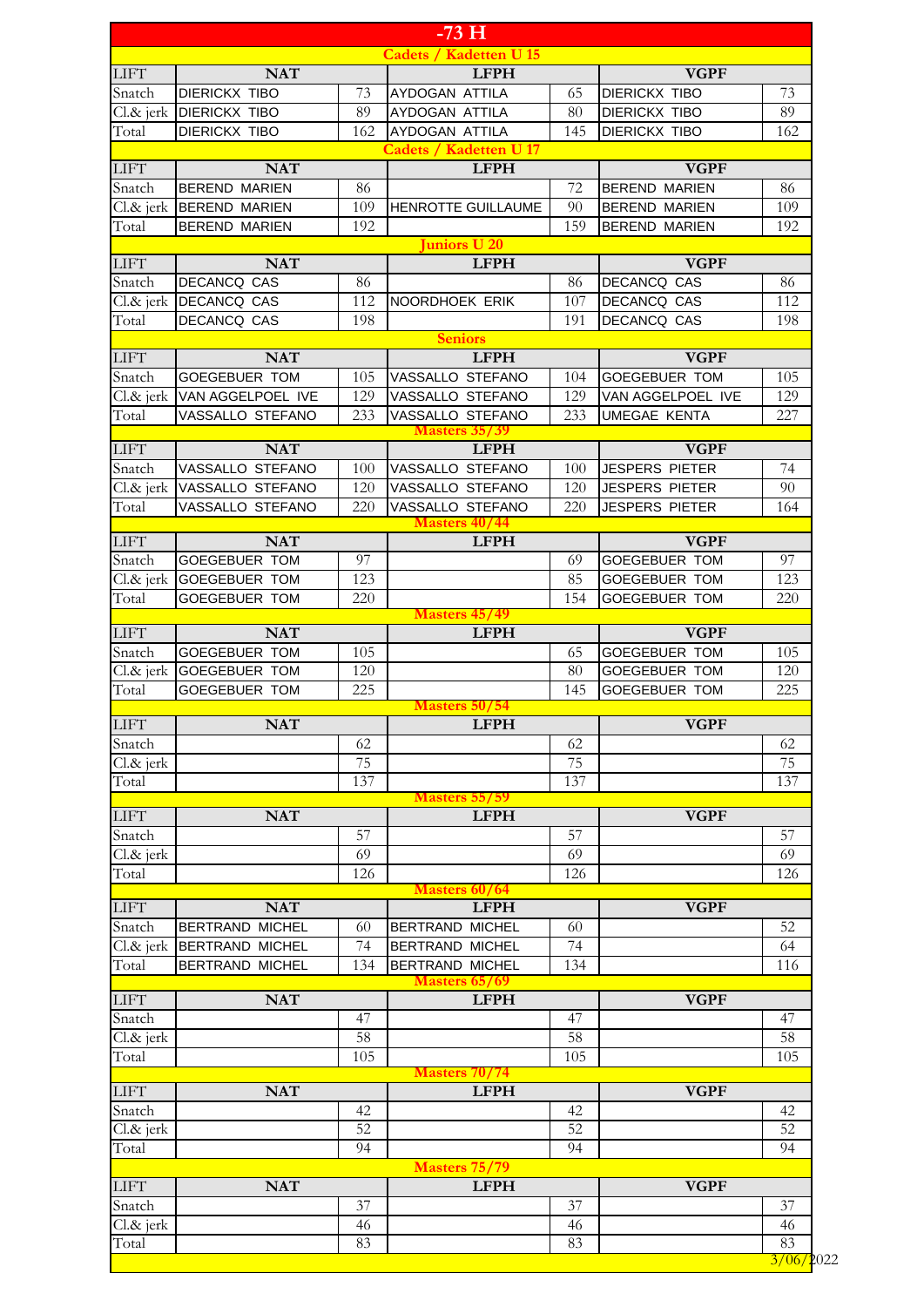|                                        |                                                  |            | $-81H$                                      |           |                                    |           |
|----------------------------------------|--------------------------------------------------|------------|---------------------------------------------|-----------|------------------------------------|-----------|
|                                        |                                                  |            | <b>Cadets / Kadetten U 15</b>               |           |                                    |           |
| <b>LIFT</b>                            | <b>NAT</b>                                       |            | <b>LFPH</b>                                 |           | <b>VGPF</b>                        |           |
| Snatch                                 | <b>DIERICKX TIBO</b>                             | 81         |                                             | 61        | <b>DIERICKX TIBO</b>               | 81        |
|                                        | Cl.& jerk DIERICKX TIBO                          | 100        |                                             | 75        | <b>DIERICKX TIBO</b>               | 100       |
| Total                                  | <b>DIERICKX TIBO</b>                             | 181        |                                             | 136       | <b>DIERICKX TIBO</b>               | 181       |
| <b>LIFT</b>                            | <b>NAT</b>                                       |            | <b>Cadets / Kadetten U17</b><br><b>LFPH</b> |           | <b>VGPF</b>                        |           |
| Snatch                                 | <b>DIERICKX TIBO</b>                             | 103        |                                             | 76        | <b>DIERICKX TIBO</b>               | 103       |
|                                        | Cl.& jerk   BEREND MARIEN                        | 125        |                                             | 93        | <b>BEREND MARIEN</b>               | 125       |
| Total                                  | <b>BEREND MARIEN</b>                             | 226        |                                             | 169       | <b>BEREND MARIEN</b>               | 226       |
|                                        |                                                  |            | Juniors U 20                                |           |                                    |           |
| <b>LIFT</b>                            | <b>NAT</b>                                       |            | <b>LFPH</b>                                 |           | <b>VGPF</b>                        |           |
| Snatch                                 | <b>DECANCQ CAS</b>                               | 103        |                                             | 91        | DECANCQ CAS                        | 103       |
| Total                                  | Cl.& jerk  BEREND MARIEN<br><b>BEREND MARIEN</b> | 125<br>226 |                                             | 111       | <b>BEREND MARIEN</b>               | 125       |
|                                        |                                                  |            | <b>Seniors</b>                              | 202       | <b>BEREND MARIEN</b>               | 226       |
| <b>LIFT</b>                            | <b>NAT</b>                                       |            | <b>LFPH</b>                                 |           | <b>VGPF</b>                        |           |
| Snatch                                 | YOUSSEF EL AMRANI                                | 125        | YOUSSEF EL AMRANI                           | 125       | DJAVATKHANOV YMRAM                 | 107       |
|                                        | Cl.& jerk YOUSSEF EL AMRANI                      | 155        | YOUSSEF EL AMRANI                           | 155       | <b>DJAVATKHANOV YMRAM</b>          | 131       |
| Total                                  | YOUSSEF EL AMRANI                                | 275        | YOUSSEF EL AMRANI                           | 275       | DJAVATKHANOV YMRAM                 | 238       |
|                                        |                                                  |            | Masters 35/39                               |           |                                    |           |
| <b>LIFT</b><br>Snatch                  | <b>NAT</b><br><b>UMEGAE KENTA</b>                | 94         | <b>LFPH</b><br>MPUNGA YVES                  |           | <b>VGPF</b><br><b>UMEGAE KENTA</b> | 94        |
|                                        | Cl.& jerk BENHAMMADI OUALID                      | 122        | <b>BENHAMMADI OUALID</b>                    | 93<br>122 | <b>UMEGAE KENTA</b>                | 116       |
| Total                                  | UMEGAE KENTA                                     | 210        | <b>BENHAMMADI OUALID</b>                    | 209       | <b>UMEGAE KENTA</b>                | 210       |
|                                        |                                                  |            | <b>Masters 40/44</b>                        |           |                                    |           |
| <b>LIFT</b>                            | <b>NAT</b>                                       |            | <b>LFPH</b>                                 |           | <b>VGPF</b>                        |           |
| Snatch                                 | WERY MOON SOO                                    | 86         | WERY MOON SOO                               | 86        |                                    | 73        |
| $Cl.\&$ jerk                           | IWERY MOON SOO                                   | 108        | <b>WERY MOON SOO</b>                        | 108       |                                    | 90        |
| Total                                  | WERY MOON SOO                                    | 193        | WERY MOON SOO<br>Masters 45/49              | 193       |                                    | 163       |
| <b>LIFT</b>                            | <b>NAT</b>                                       |            | <b>LFPH</b>                                 |           | <b>VGPF</b>                        |           |
| Snatch                                 | <b>GUSTIN BRUNO</b>                              | 87         | <b>GUSTIN BRUNO</b>                         | 87        |                                    | 69        |
| $Cl.\&$ jerk                           | <b>GUSTIN BRUNO</b>                              | 105        | <b>GUSTIN BRUNO</b>                         | 105       |                                    | 85        |
| Total                                  | <b>GUSTIN BRUNO</b>                              | 192        | <b>GUSTIN BRUNO</b>                         | 192       |                                    | 154       |
| <b>LIFT</b>                            | <b>NAT</b>                                       |            | Masters 50/54<br><b>LFPH</b>                |           | <b>VGPF</b>                        |           |
|                                        |                                                  |            |                                             |           |                                    |           |
|                                        |                                                  |            |                                             |           |                                    |           |
| Snatch                                 |                                                  | 65         |                                             | 65        |                                    | 65        |
| Cl.& jerk                              |                                                  | 80<br>145  |                                             | 80<br>145 |                                    | 80<br>145 |
| Total                                  |                                                  |            | <b>Masters 55/59</b>                        |           |                                    |           |
| ${\rm LIFT}$                           | <b>NAT</b>                                       |            | <b>LFPH</b>                                 |           | <b>VGPF</b>                        |           |
| Snatch                                 |                                                  | 60         |                                             | 60        |                                    | 60        |
| Cl.& jerk                              |                                                  | 74         |                                             | 74        |                                    | 74        |
| Total                                  |                                                  | 134        |                                             | 134       |                                    | 134       |
|                                        |                                                  |            | Masters 60/64                               |           |                                    |           |
| Snatch                                 | <b>NAT</b><br><b>BERTRAND MICHEL</b>             | 55         | <b>LFPH</b><br><b>BERTRAND MICHEL</b>       | 55        | <b>VGPF</b>                        | 55        |
| $Cl.8c$ jerk                           |                                                  | 67         |                                             | 67        |                                    | 67        |
| Total                                  |                                                  | 122        |                                             | 122       |                                    | 122       |
|                                        |                                                  |            | Masters 65/69                               |           |                                    |           |
|                                        | <b>NAT</b>                                       |            | <b>LFPH</b>                                 |           | <b>VGPF</b>                        |           |
| <b>LIFT</b><br>Snatch                  |                                                  | 50         |                                             | 50        |                                    | 50        |
| ${\rm LIFT}$<br>Cl.& jerk<br>Total     |                                                  | 61<br>111  |                                             | 61<br>111 |                                    | 61<br>111 |
|                                        |                                                  |            | Masters 70/74                               |           |                                    |           |
| <b>LIFT</b>                            | <b>NAT</b>                                       |            | <b>LFPH</b>                                 |           | <b>VGPF</b>                        |           |
| Snatch                                 |                                                  | 45         |                                             | 45        |                                    | 45        |
| $Cl.\&$ jerk<br>Total                  |                                                  | 54<br>99   |                                             | 54<br>99  |                                    | 54<br>99  |
|                                        |                                                  |            | <b>Masters 75/79</b>                        |           |                                    |           |
|                                        | <b>NAT</b>                                       |            | <b>LFPH</b>                                 |           | <b>VGPF</b>                        |           |
| Snatch                                 | LAZOU JOZEF                                      | 60         |                                             | 39        | LAZOU JOZEF                        | 60        |
|                                        | Cl.& jerk LAZOU JOZEF                            | 73         |                                             | 48        | LAZOU JOZEF                        | 73        |
| Total                                  | LAZOU JOZEF                                      | 133        |                                             | 87        | LAZOU JOZEF                        | 133       |
|                                        |                                                  |            | Masters 80/84                               |           |                                    |           |
|                                        | <b>NAT</b>                                       |            | <b>LFPH</b>                                 |           | <b>VGPF</b>                        |           |
| ${\rm LIFT}$<br>${\rm LIFT}$<br>Snatch | LAZOU JOZEF                                      | 58         |                                             | 34        | LAZOU JOZEF                        | 58        |
| Total                                  | Cl.& jerk LAZOU JOZEF<br>LAZOU JOZEF             | 70<br>128  |                                             | 43<br>77  | LAZOU JOZEF<br>LAZOU JOZEF         | 70<br>128 |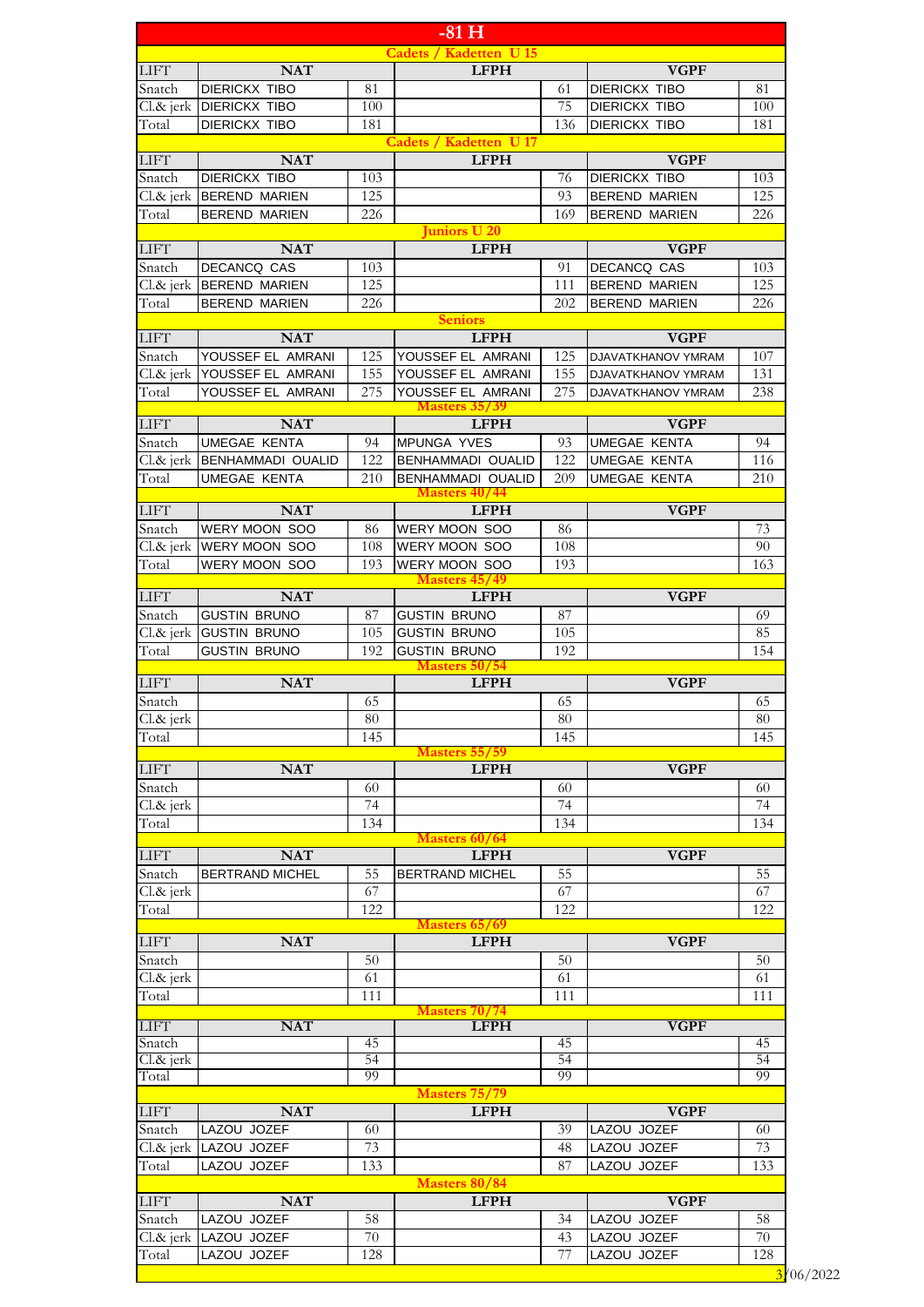|                       |                                              |            | $-89$ H                                |            |                                              |            |
|-----------------------|----------------------------------------------|------------|----------------------------------------|------------|----------------------------------------------|------------|
|                       |                                              |            | <b>Cadets / Kadetten U 15</b>          |            |                                              |            |
| <b>LIFT</b>           | <b>NAT</b>                                   |            | <b>LFPH</b>                            |            | <b>VGPF</b>                                  |            |
| Snatch                |                                              | 64         |                                        | 64         |                                              | 64         |
| Cl.& jerk             |                                              | 78         |                                        | 78         |                                              | 78         |
| Total                 |                                              | 142        |                                        | 142        |                                              | 142        |
|                       |                                              |            | <b>Cadets / Kadetten U 17</b>          |            |                                              |            |
| <b>LIFT</b>           | <b>NAT</b>                                   |            | <b>LFPH</b>                            |            | <b>VGPF</b>                                  |            |
| Snatch<br>Cl.& jerk   | <b>DIERICKX TIBO</b><br><b>DIERICKX TIBO</b> | 98<br>115  |                                        | 79<br>97   | <b>DIERICKX TIBO</b><br><b>DIERICKX TIBO</b> | 98<br>115  |
| Total                 | <b>DIERICKX TIBO</b>                         | 213        |                                        | 176        | <b>DIERICKX TIBO</b>                         | 213        |
|                       |                                              |            | uniors U 20                            |            |                                              |            |
| <b>LIFT</b>           | <b>NAT</b>                                   |            | <b>LFPH</b>                            |            | <b>VGPF</b>                                  |            |
| Snatch                | <b>DIERICKX TIBO</b>                         | 98         |                                        | 95         | <b>DIERICKX TIBO</b>                         | 98         |
| Cl.& jerk             |                                              | 116        |                                        | 116        |                                              | 116        |
| Total                 | <b>DIERICKX TIBO</b>                         | 213        |                                        | 211        | <b>DIERICKX TIBO</b>                         | 213        |
|                       |                                              |            | <b>Seniors</b>                         |            |                                              |            |
| <b>LIFT</b>           | <b>NAT</b>                                   |            | <b>LFPH</b>                            |            | <b>VGPF</b>                                  |            |
| Snatch                | <b>SUNGU BURAK</b><br><b>SUNGU BURAK</b>     | 158<br>178 | YOUSSEF EL AMRANI<br>YOUSSEF EL AMRANI | 132<br>160 | <b>SUNGU BURAK</b><br><b>SUNGU BURAK</b>     | 158<br>178 |
| Cl.& jerk<br>Total    | <b>SUNGU BURAK</b>                           | 336        | YOUSSEF EL AMRANI                      | 292        | <b>SUNGU BURAK</b>                           | 336        |
|                       |                                              |            | <b>Masters 35/39</b>                   |            |                                              |            |
| <b>LIFT</b>           | <b>NAT</b>                                   |            | <b>LFPH</b>                            |            | <b>VGPF</b>                                  |            |
| Snatch                | MUCUNGUZI HUGUES                             | 98         | <b>MUCUNGUZI</b><br><b>HUGUES</b>      | 98         |                                              | 81         |
| Cl.& jerk             | MUCUNGUZI HUGUES                             | 125        | <b>HUGUES</b><br><b>MUCUNGUZI</b>      | 125        | <b>SEVERS JURGEN</b>                         | 111        |
| Total                 | MUCUNGUZI HUGUES                             | 223        | MUCUNGUZI HUGUES                       | 223        | <b>SEVERS JURGEN</b>                         | 189        |
|                       |                                              |            | <b>Masters 40/44</b>                   |            |                                              |            |
| <b>LIFT</b><br>Snatch | <b>NAT</b><br>CRIVELLARO GIORDANO            | 85         | <b>LFPH</b><br>CRIVELLARO GIORDANO     | 85         | <b>VGPF</b><br>DE SMEDT BERT                 | 82         |
| Cl.& jerk             | <b>CRIVELLARO GIORDANO</b>                   | 107        | CRIVELLARO GIORDANO                    | 107        | DE SMEDT BERT                                | 107        |
| Total                 | DE SMEDT BERT                                | 189        | CRIVELLARO GIORDANO                    | 187        | DE SMEDT BERT                                | 189        |
|                       |                                              |            | <b>Masters 45/49</b>                   |            |                                              |            |
| <b>LIFT</b>           | <b>NAT</b>                                   |            | <b>LFPH</b>                            |            | <b>VGPF</b>                                  |            |
| Snatch                | <b>JAN DOMINIQUE</b>                         | 76         | <b>JAN DOMINIQUE</b>                   | 76         |                                              | 72         |
|                       | Cl.& jerk JAN DOMINIQUE                      | 100        | <b>JAN DOMINIQUE</b>                   | 100        | MUSEEUW SAMUEL                               | 90         |
| Total                 | <b>JAN DOMINIQUE</b>                         | 176        | JAN DOMINIQUE<br><b>Masters 50/54</b>  | 176        |                                              | 161        |
| LIFT                  | <b>NAT</b>                                   |            | <b>LFPH</b>                            |            | <b>VGPF</b>                                  |            |
| Snatch                |                                              | 68         |                                        | 68         |                                              | 68         |
| Cl.& jerk             |                                              | 83         |                                        | 83         |                                              | 83         |
| Total                 |                                              | 151        |                                        | 151        |                                              | 151        |
|                       |                                              |            | <b>Masters 55/59</b>                   |            |                                              |            |
| <b>LIFT</b><br>Snatch | <b>NAT</b>                                   |            | <b>LFPH</b>                            |            | <b>VGPF</b>                                  |            |
| Cl.& jerk             |                                              | 63<br>77   |                                        | 63<br>77   |                                              | 63<br>77   |
| Total                 |                                              | 140        |                                        | 140        |                                              | 140        |
|                       |                                              |            | <b>Masters 60/64</b>                   |            |                                              |            |
| <b>LIFT</b>           | <b>NAT</b>                                   |            | <b>LFPH</b>                            |            | <b>VGPF</b>                                  |            |
| Snatch                |                                              | 58         |                                        | 58         |                                              | 58         |
| Cl.& jerk             |                                              | 70         |                                        | 70         |                                              | 70         |
| Total                 |                                              | 128        |                                        | 128        |                                              | 128        |
| <b>LIFT</b>           | <b>NAT</b>                                   |            | Masters 65/69<br><b>LFPH</b>           |            | <b>VGPF</b>                                  |            |
| Snatch                |                                              | 52         |                                        | 52         |                                              | 52         |
| Cl.& jerk             |                                              | 64         |                                        | 64         |                                              | 64         |
| Total                 |                                              | 116        |                                        | 116        |                                              | 116        |
|                       |                                              |            | <b>Masters 70/74</b>                   |            |                                              |            |
| <b>LIFT</b>           | <b>NAT</b>                                   |            | <b>LFPH</b>                            |            | <b>VGPF</b>                                  |            |
| Snatch<br>Cl.& jerk   |                                              | 47<br>57   |                                        | 47<br>57   |                                              | 47<br>57   |
| Total                 |                                              | 104        |                                        | 104        |                                              | 104        |
|                       |                                              |            |                                        |            |                                              |            |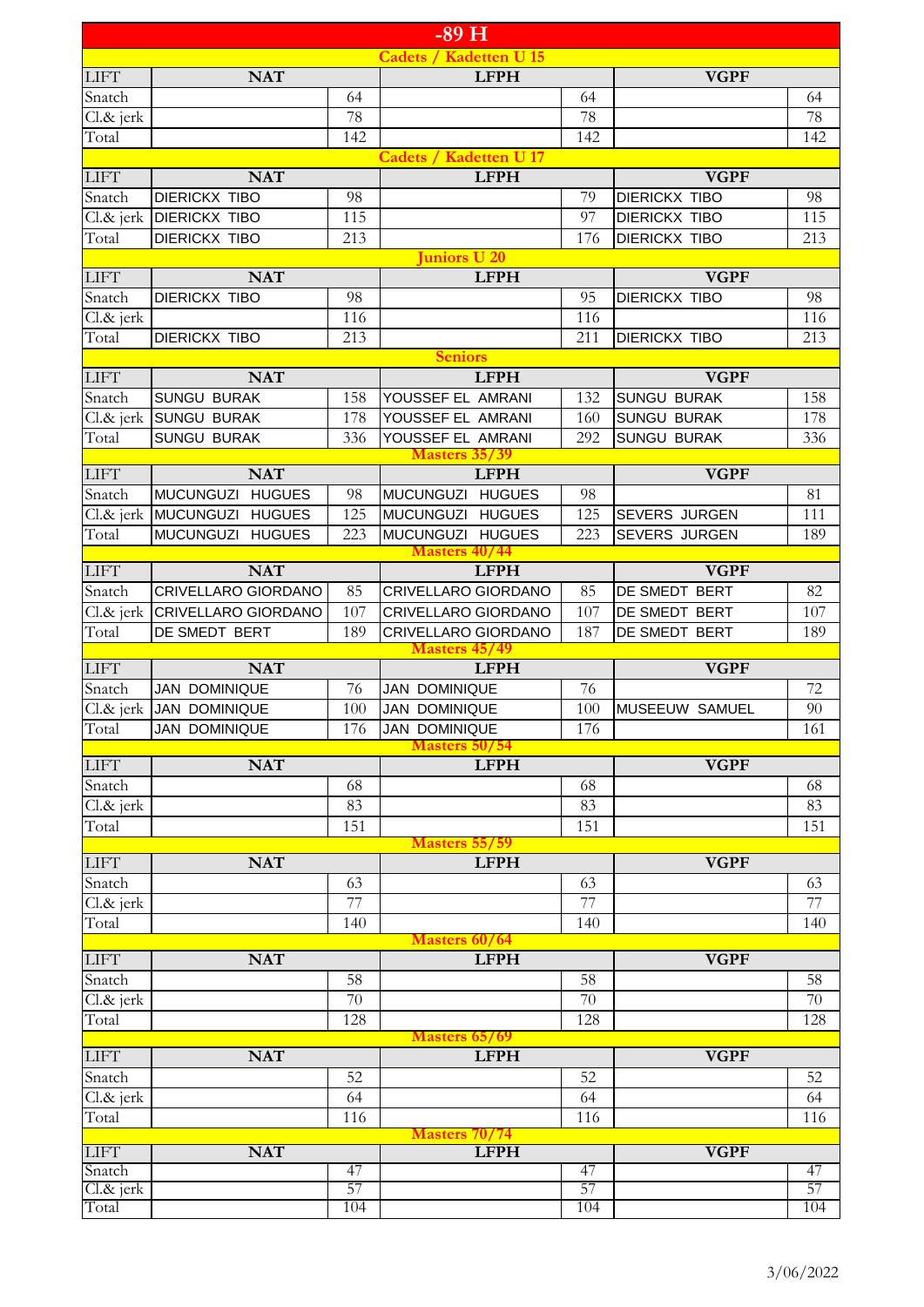|                       |                                          |            | $-96H$                                         |            |                                          |                 |
|-----------------------|------------------------------------------|------------|------------------------------------------------|------------|------------------------------------------|-----------------|
|                       |                                          |            | <b>Cadets / Kadetten U 15</b>                  |            |                                          |                 |
| <b>LIFT</b>           | <b>NAT</b>                               |            | <b>LFPH</b>                                    |            | <b>VGPF</b>                              |                 |
| Snatch                |                                          | 66         |                                                | 66         |                                          | 66              |
| Cl.& jerk             |                                          | 81         |                                                | 81         |                                          | 81              |
| Total                 |                                          | 147        |                                                | 147        |                                          | 147             |
| <b>LIFT</b>           | <b>NAT</b>                               |            | <b>Cadets / Kadetten U 17</b><br><b>LFPH</b>   |            | <b>VGPF</b>                              |                 |
| Snatch                |                                          | 82         |                                                | 82         |                                          | 82              |
| Cl.& jerk             |                                          | 100        |                                                | 100        |                                          | 100             |
| Total                 |                                          | 182        |                                                | 182        |                                          | 182             |
|                       |                                          |            | Juniors U 20                                   |            |                                          |                 |
| <b>LIFT</b>           | <b>NAT</b>                               |            | <b>LFPH</b>                                    |            | <b>VGPF</b>                              |                 |
| Snatch                | <b>BACQ THIBAULT</b>                     | 102        | <b>BACQ THIBAULT</b>                           | 102        |                                          | 98              |
|                       | Cl.& jerk BOSKAMP THOMAS                 | 131        | <b>BACQ THIBAULT</b>                           | 130        | <b>BOSKAMP THOMAS</b>                    | 131             |
| Total                 | <b>BACQ THIBAULT</b>                     | 232        | <b>BACQ THIBAULT</b>                           | 232        | <b>BOSKAMP THOMAS</b>                    | 221             |
|                       |                                          |            | <b>Seniors</b>                                 |            |                                          |                 |
| <b>LIFT</b>           | <b>NAT</b>                               |            | <b>LFPH</b>                                    |            | <b>VGPF</b>                              |                 |
| Snatch                | <b>SUNGU BURAK</b><br><b>SUNGU BURAK</b> | 161        | <b>VIVEGNIS DAVID</b><br><b>VIVEGNIS DAVID</b> | 121<br>152 | <b>SUNGU BURAK</b>                       | 161             |
| $Cl.\&$ jerk<br>Total | <b>SUNGU BURAK</b>                       | 180<br>341 | <b>VIVEGNIS DAVID</b>                          | 273        | <b>SUNGU BURAK</b><br><b>SUNGU BURAK</b> | 180<br>341      |
|                       |                                          |            | <b>Masters 35/39</b>                           |            |                                          |                 |
| <b>LIFT</b>           | <b>NAT</b>                               |            | <b>LFPH</b>                                    |            | <b>VGPF</b>                              |                 |
| Snatch                | <b>VANDECRUYS HENDRIK</b>                | 90         |                                                | 84         | <b>VANDECRUYS HENDRIK</b>                | 90              |
|                       | Cl.& jerk   DE PAUW JOHAN                | 120        |                                                | 102        | DE PAUW JOHAN                            | 120             |
| Total                 | <b>VANDECRUYS HENDRIK</b>                | 205        |                                                | 186        | <b>VANDECRUYS HENDRIK</b>                | 205             |
|                       |                                          |            | <b>Masters 40/44</b>                           |            |                                          |                 |
| <b>LIFT</b>           | <b>NAT</b>                               |            | <b>LFPH</b>                                    |            | <b>VGPF</b>                              |                 |
| Snatch                |                                          | 79<br>97   |                                                | 79<br>97   |                                          | 79<br>97        |
| Cl.& jerk<br>Total    |                                          | 176        |                                                | 176        |                                          | 176             |
|                       |                                          |            | <b>Masters 45/49</b>                           |            |                                          |                 |
| <b>LIFT</b>           | <b>NAT</b>                               |            | <b>LFPH</b>                                    |            | <b>VGPF</b>                              |                 |
| Snatch                | PUTZER DAVID                             | 117        |                                                | 75         | PUTZER DAVID                             | 117             |
|                       | Cl.& jerk PUTZER DAVID                   | 132        |                                                | 91         | PUTZER DAVID                             | 132             |
| Total                 | PUTZER DAVID                             | 249        |                                                | 166        | PUTZER DAVID                             | 249             |
|                       |                                          |            | <b>Masters 50/54</b>                           |            |                                          |                 |
| <b>LIFT</b><br>Snatch | <b>NAT</b>                               | 70         | <b>LFPH</b>                                    | 70         | <b>VGPF</b>                              | 70              |
| Cl.& jerk             |                                          | 86         |                                                | 86         |                                          | 86              |
| Total                 |                                          | 156        |                                                | 156        |                                          | 156             |
|                       |                                          |            | <b>Masters 55/59</b>                           |            |                                          |                 |
| <b>LIFT</b>           | <b>NAT</b>                               |            | <b>LFPH</b>                                    |            | <b>VGPF</b>                              |                 |
| Snatch                |                                          | 65         |                                                | 65         |                                          | 65              |
| Cl.& jerk             |                                          | 79         |                                                | 79         |                                          | 79              |
| Total                 |                                          | 144        |                                                | 144        |                                          | 144             |
| <b>LIFT</b>           | <b>NAT</b>                               |            | <b>Masters 60/64</b><br><b>LFPH</b>            |            | <b>VGPF</b>                              |                 |
| Snatch                |                                          | 59         |                                                | 59         |                                          | 59              |
| Cl.& jerk             |                                          | 73         |                                                | 73         |                                          | $\overline{73}$ |
| Total                 |                                          | 132        |                                                | 132        |                                          | 132             |
|                       |                                          |            | <b>Masters 65/69</b>                           |            |                                          |                 |
| <b>LIFT</b>           | <b>NAT</b>                               |            | <b>LFPH</b>                                    |            | <b>VGPF</b>                              |                 |
| Snatch                |                                          | 54         |                                                | 54         |                                          | 54              |
| Cl.& jerk             |                                          | 66         |                                                | 66         |                                          | 66              |
| Total                 |                                          | 120        |                                                | 120        |                                          | 120             |
| <b>LIFT</b>           | <b>NAT</b>                               |            | <b>Masters 70/74</b><br><b>LFPH</b>            |            | <b>VGPF</b>                              |                 |
| Snatch                |                                          | 48         |                                                | 48         |                                          | 48              |
| Cl.& jerk             |                                          | 59         |                                                | 59         |                                          | 59              |
| Total                 |                                          | 107        |                                                | 107        |                                          | 107             |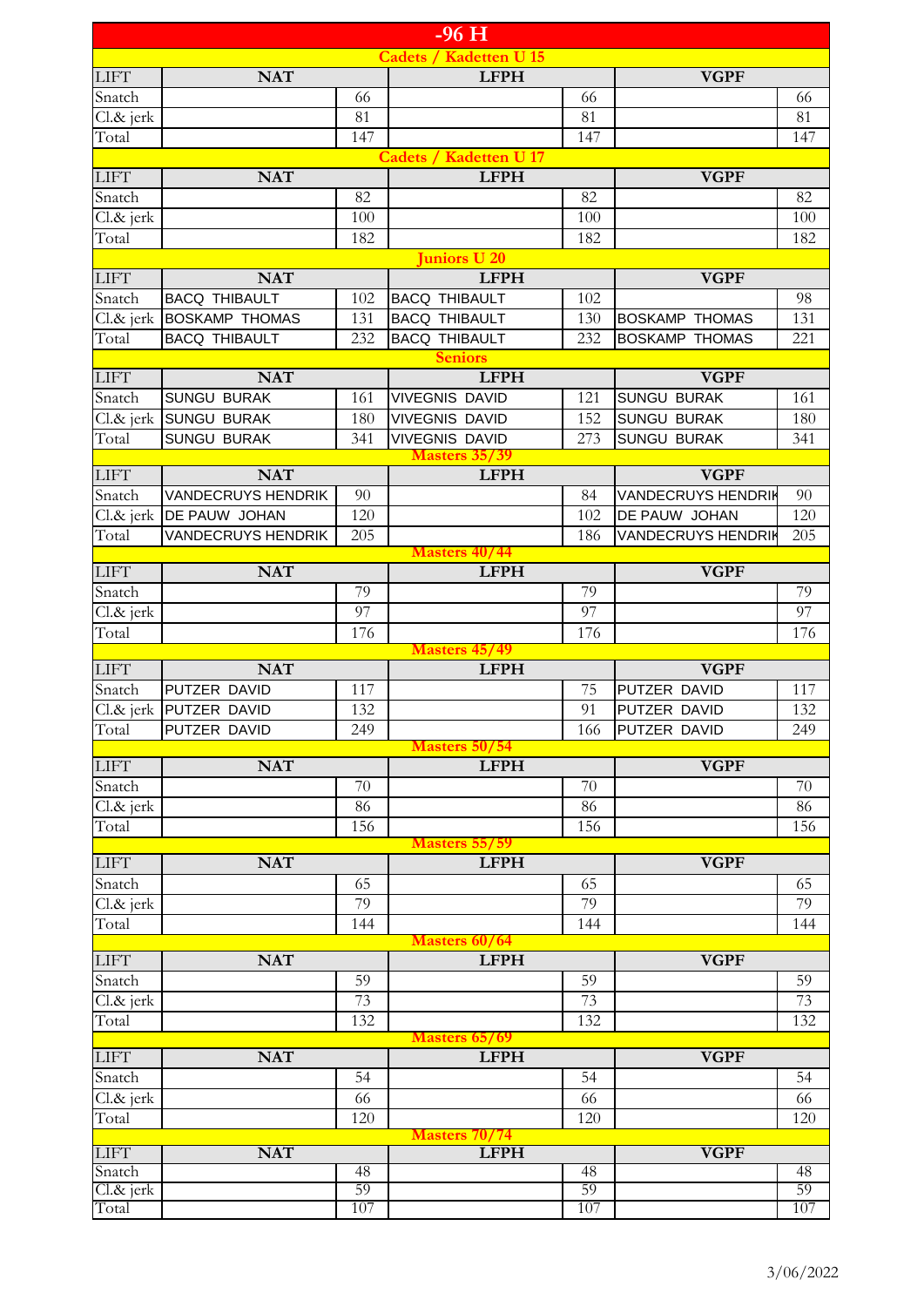|                                 |                                    |                       | $-102$ H                                     |            |                      |          |
|---------------------------------|------------------------------------|-----------------------|----------------------------------------------|------------|----------------------|----------|
|                                 |                                    |                       | <b>Cadets / Kadetten U 15</b>                |            |                      |          |
| <b>LIFT</b>                     | <b>NAT</b>                         |                       | <b>LFPH</b>                                  |            | <b>VGPF</b>          |          |
| Snatch                          |                                    | 68                    |                                              | 68         |                      | 68       |
| $\overline{\text{Cl}}$ . & jerk |                                    | 82                    |                                              | 82         |                      | 82       |
| Total                           |                                    | 150                   |                                              | 150        |                      | 150      |
| <b>LIFT</b>                     | <b>NAT</b>                         |                       | <b>Cadets / Kadetten U 17</b><br><b>LFPH</b> |            | <b>VGPF</b>          |          |
| Snatch                          |                                    | 84                    |                                              | 84         |                      | 84       |
| Cl.& jerk                       |                                    | 102                   |                                              | 102        |                      | 102      |
| Total                           |                                    | 186                   |                                              | 186        |                      | 186      |
|                                 |                                    |                       | <b>Juniors U 20</b>                          |            |                      |          |
| <b>LIFT</b>                     | <b>NAT</b>                         |                       | <b>LFPH</b>                                  |            | <b>VGPF</b>          |          |
| Snatch                          |                                    | 100                   |                                              | 100        |                      | 100      |
| Cl.& jerk                       |                                    | 123                   |                                              | 123        |                      | 123      |
| Total                           |                                    | 223                   | <b>Seniors</b>                               | 223        |                      | 223      |
| <b>LIFT</b>                     | <b>NAT</b>                         |                       | <b>LFPH</b>                                  |            | <b>VGPF</b>          |          |
| Snatch                          | <b>HOUSEN SEPPE</b>                | 122                   | <b>VIVEGNIS DAVID</b>                        | 122        | <b>HOUSEN SEPPE</b>  | 122      |
| Cl.& jerk                       | <b>VIVEGNIS DAVID</b>              | 152                   | <b>VIVEGNIS DAVID</b>                        | 152        | <b>HOUSEN SEPPE</b>  | 144      |
| Total                           | <b>VIVEGNIS DAVID</b>              | 273                   | <b>VIVEGNIS DAVID</b>                        | 273        | <b>HOUSEN SEPPE</b>  | 266      |
| <b>LIFT</b>                     | <b>NAT</b>                         |                       | <b>Masters 35/39</b><br><b>LFPH</b>          |            | <b>VGPF</b>          |          |
| Snatch                          | LOUVIAUX JULIEN                    | 102                   | LOUVIAUX JULIEN                              | 102        |                      | 86       |
| Cl.& jerk                       | LOUVIAUX JULIEN                    | 122                   | LOUVIAUX JULIEN                              | 122        |                      | 105      |
| Totaal                          | LOUVIAUX JULIEN                    | 224                   | LOUVIAUX JULIEN                              | 224        |                      | 191      |
|                                 |                                    |                       | <b>Masters 40/44</b>                         |            |                      |          |
| <b>LIFT</b>                     | <b>NAT</b>                         |                       | <b>LFPH</b>                                  |            | <b>VGPF</b>          |          |
| Snatch                          | LOUVIAUX JULIEN                    | 87                    | LOUVIAUX JULIEN                              | 87         |                      | 81<br>99 |
| Cl.& jerk<br>Total              | LOUVIAUX JULIEN<br>LOUVIAUX JULIEN | 110<br>197            | LOUVIAUX JULIEN<br>LOUVIAUX JULIEN           | 110<br>197 |                      | 180      |
|                                 |                                    |                       | <b>Masters 45/49</b>                         |            |                      |          |
| <b>LIFT</b>                     | <b>NAT</b>                         |                       | <b>LFPH</b>                                  |            | <b>VGPF</b>          |          |
| Snatch                          |                                    | 77                    |                                              | 77         |                      | 77       |
|                                 | Cl.& jerk CARPIN MATTHIEU          | 95                    | CARPIN MATTHIEU                              | 95         | <b>TANGHE JURGEN</b> | 94       |
| Total                           |                                    | 170                   | Masters 50/54                                | 170        |                      | 170      |
| <b>LIFT</b>                     | <b>NAT</b>                         |                       | <b>LFPH</b>                                  |            | <b>VGPF</b>          |          |
| Snatch                          |                                    | 72                    |                                              | 72         |                      | 72       |
| Cl.& jerk                       |                                    | 88                    |                                              | 88         |                      | 88       |
| Total                           |                                    | 160                   |                                              | 160        |                      | 160      |
| <b>LIFT</b>                     | <b>NAT</b>                         |                       | <b>Masters 55/59</b><br><b>LFPH</b>          |            | <b>VGPF</b>          |          |
| Snatch                          |                                    | 67                    |                                              | 67         |                      | 67       |
| Cl.& jerk                       |                                    | 81                    |                                              | 81         |                      | 81       |
| Total                           |                                    | 148                   |                                              | 148        |                      | 148      |
|                                 |                                    |                       | <b>Masters 60/64</b>                         |            |                      |          |
| <b>LIFT</b>                     | <b>NAT</b>                         |                       | <b>LFPH</b>                                  |            | <b>VGPF</b>          |          |
| Snatch<br>Cl.& jerk             |                                    | 61<br>$\overline{74}$ |                                              | 61<br>74   |                      | 61<br>74 |
| Total                           |                                    | 135                   |                                              | 135        |                      | 135      |
|                                 |                                    |                       | <b>Masters 65/69</b>                         |            |                      |          |
| <b>LIFT</b>                     | <b>NAT</b>                         |                       | <b>LFPH</b>                                  |            | <b>VGPF</b>          |          |
| Snatch                          |                                    | $\overline{55}$       |                                              | 55         |                      | 55       |
| Cl.& jerk                       |                                    | 68                    |                                              | 68         |                      | 68       |
| Total                           |                                    | 123                   | <b>Masters 70/74</b>                         | 123        |                      | 123      |
| <b>LIFT</b>                     | <b>NAT</b>                         |                       | <b>LFPH</b>                                  |            | <b>VGPF</b>          |          |
| Snatch                          |                                    | 49                    |                                              | 49         |                      | 49       |
| Cl.& jerk                       |                                    | 60                    |                                              | 60         |                      | 60       |
| Total                           |                                    | 109                   |                                              | 109        |                      | 109      |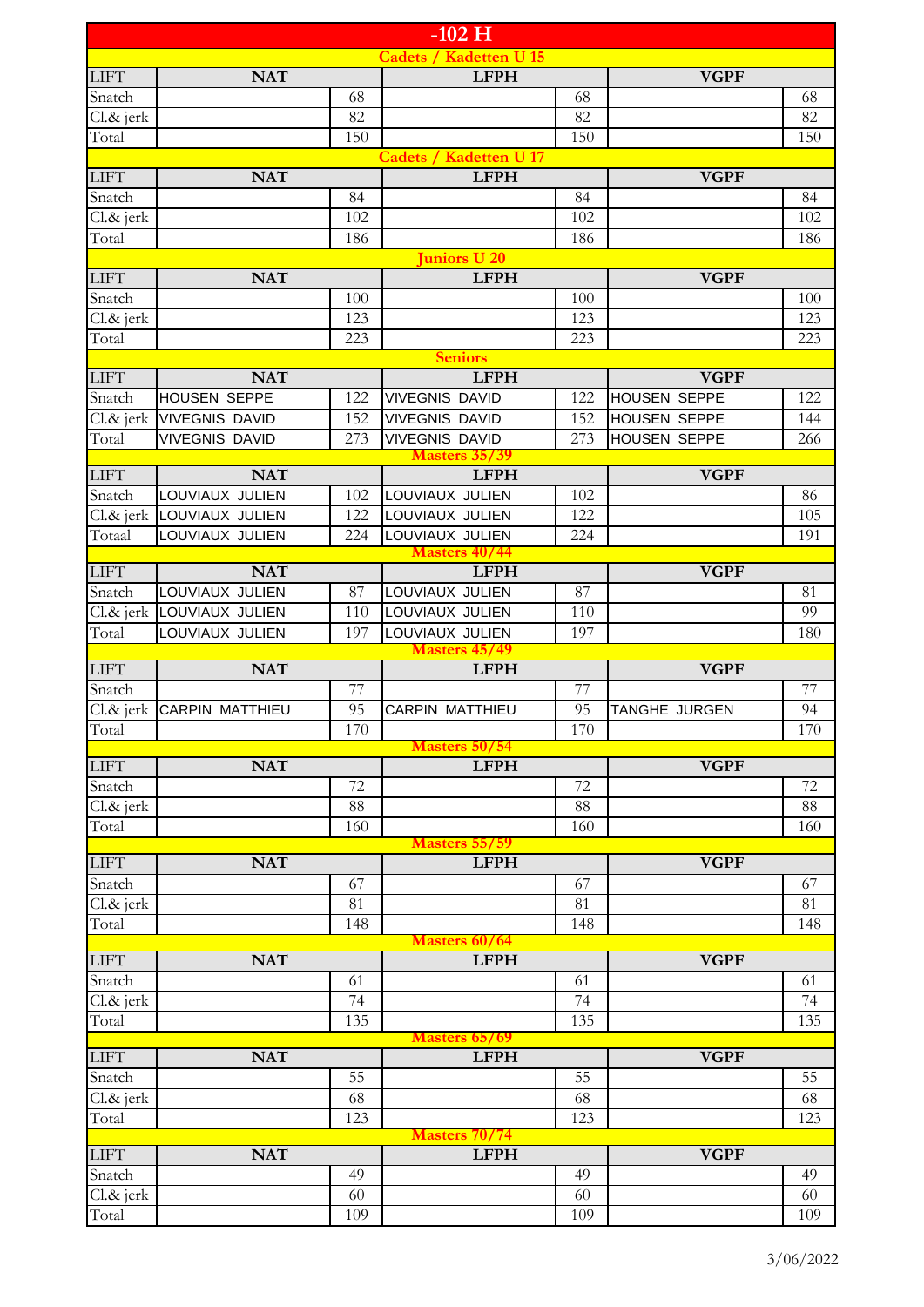|             |            | $+102$ H CADET                |             |
|-------------|------------|-------------------------------|-------------|
|             |            | <b>Cadets / Kadetten U 15</b> |             |
| <b>LIFT</b> | <b>NAT</b> | <b>LFPH</b>                   | <b>VGPF</b> |
| Snatch      | 69         | 69                            | 69          |
| Cl.& jerk   | 84         | 84                            | 84          |
| Total       | 153        | 153                           | 153         |
|             |            | <b>Cadets / Kadetten U 17</b> |             |
|             |            |                               |             |
| Snatch      | 86         | 86                            | 86          |
| Cl.& jerk   | 104        | 104                           | 104         |
| Total       | 190        | 190                           | 190         |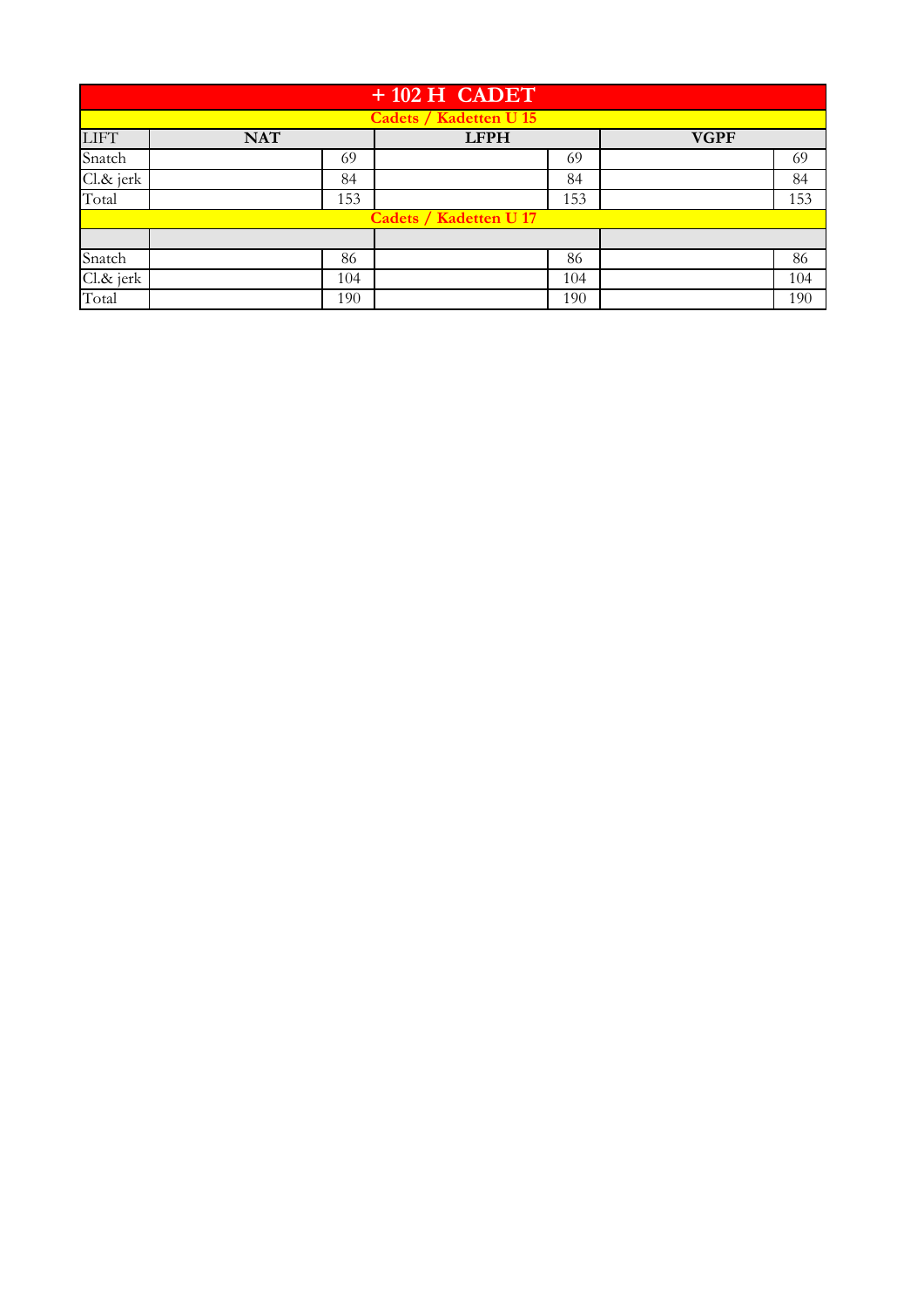|              |                         |     | $-109$ H                            |     |                        |     |
|--------------|-------------------------|-----|-------------------------------------|-----|------------------------|-----|
|              |                         |     | uniors U 20                         |     |                        |     |
| <b>LIFT</b>  | <b>NAT</b>              |     | <b>LFPH</b>                         |     | <b>VGPF</b>            |     |
| Snatch       |                         | 103 |                                     | 103 |                        | 103 |
| Cl.& jerk    |                         | 125 |                                     | 125 |                        | 125 |
| Total        |                         | 228 |                                     | 228 |                        | 228 |
|              |                         |     | <b>Seniors</b>                      |     |                        |     |
| <b>LIFT</b>  | <b>NAT</b>              |     | <b>LFPH</b>                         |     | <b>VGPF</b>            |     |
| Snatch       | VAN THIENEN TOM         | 122 |                                     | 119 | <b>VAN THIENEN TOM</b> | 122 |
| Cl.& jerk    | VAN THIENEN TOM         | 148 |                                     | 146 | VAN THIENEN TOM        | 148 |
| Total        | VAN THIENEN TOM         | 270 |                                     | 265 | VAN THIENEN TOM        | 270 |
|              |                         |     | <b>Masters 35/39</b>                |     |                        |     |
| <b>LIFT</b>  | <b>NAT</b>              |     | <b>LFPH</b>                         |     | <b>VGPF</b>            |     |
| Snatch       | LOUVIAUX JULIEN         | 91  | LOUVIAUX JULIEN                     | 91  |                        | 88  |
| Cl.& jerk    | LOUVIAUX JULIEN         | 112 | LOUVIAUX JULIEN                     | 112 |                        | 107 |
| Totaal       | LOUVIAUX JULIEN         | 203 | LOUVIAUX JULIEN                     | 203 |                        | 195 |
| <b>LIFT</b>  | <b>NAT</b>              |     | <b>Masters 40/44</b><br><b>LFPH</b> |     | <b>VGPF</b>            |     |
| Snatch       | LOUVIAUX JULIEN         | 92  | LOUVIAUX JULIEN                     | 92  |                        | 83  |
| $Cl.\&$ jerk | LOUVIAUX JULIEN         | 116 | LOUVIAUX JULIEN                     | 116 |                        | 101 |
| Total        | LOUVIAUX JULIEN         | 208 | LOUVIAUX JULIEN                     | 208 |                        | 184 |
|              |                         |     | <b>Masters 45/49</b>                |     |                        |     |
| <b>LIFT</b>  | <b>NAT</b>              |     | <b>LFPH</b>                         |     | <b>VGPF</b>            |     |
| Snatch       |                         | 78  |                                     | 78  |                        | 78  |
| Cl.& jerk    |                         | 96  |                                     | 96  |                        | 96  |
| Total        |                         | 174 |                                     | 174 |                        | 174 |
|              |                         |     | <b>Masters 50/54</b>                |     |                        |     |
| <b>LIFT</b>  | <b>NAT</b>              |     | <b>LFPH</b>                         |     | <b>VGPF</b>            |     |
| Snatch       |                         | 73  |                                     | 73  |                        | 73  |
| Cl.& jerk    |                         | 90  |                                     | 90  |                        | 90  |
| Total        |                         | 163 |                                     | 163 |                        | 163 |
|              |                         |     | <b>Masters 55/59</b>                |     |                        |     |
| <b>LIFT</b>  | <b>NAT</b>              |     | <b>LFPH</b>                         |     | <b>VGPF</b>            |     |
| Snatch       |                         | 68  |                                     | 68  |                        | 68  |
| $Cl.\&$ jerk |                         | 83  |                                     | 83  |                        | 83  |
| Total        |                         | 151 | <b>Masters 60/64</b>                | 151 |                        | 151 |
| <b>LIFT</b>  | <b>NAT</b>              |     | <b>LFPH</b>                         |     | <b>VGPF</b>            |     |
| Snatch       |                         | 62  |                                     | 62  |                        | 62  |
| Cl.& jerk    |                         | 76  |                                     | 76  |                        | 76  |
| Total        |                         | 138 |                                     | 138 |                        | 138 |
|              |                         |     | Masters 65/69                       |     |                        |     |
| <b>LIFT</b>  | <b>NAT</b>              |     | <b>LFPH</b>                         |     | <b>VGPF</b>            |     |
| Snatch       | DE PAUW PHILIPPE        | 70  | DE PAUW PHILIPPE                    | 70  |                        | 57  |
| Cl.& jerk    | <b>DE PAUW PHILIPPE</b> | 90  | DE PAUW PHILIPPE                    | 90  |                        | 69  |
| Total        | DE PAUW PHILIPPE        | 155 | DE PAUW PHILIPPE                    | 155 |                        | 126 |
|              |                         |     | <b>Masters 70/74</b>                |     |                        |     |
| <b>LIFT</b>  | <b>NAT</b>              |     | <b>LFPH</b>                         |     | <b>VGPF</b>            |     |
| Snatch       |                         | 50  |                                     | 50  |                        | 50  |
| Cl.& jerk    |                         | 62  |                                     | 62  |                        | 62  |
| Total        |                         | 112 |                                     | 112 |                        | 112 |
|              |                         |     | <b>Masters 75/79</b>                |     |                        |     |
| <b>LIFT</b>  | <b>NAT</b>              |     | <b>LFPH</b>                         |     | <b>VGPF</b>            |     |
| Snatch       |                         | 45  |                                     | 45  |                        | 45  |
| Cl.& jerk    |                         | 54  |                                     | 54  |                        | 54  |
| Total        |                         | 99  |                                     | 99  |                        | 99  |